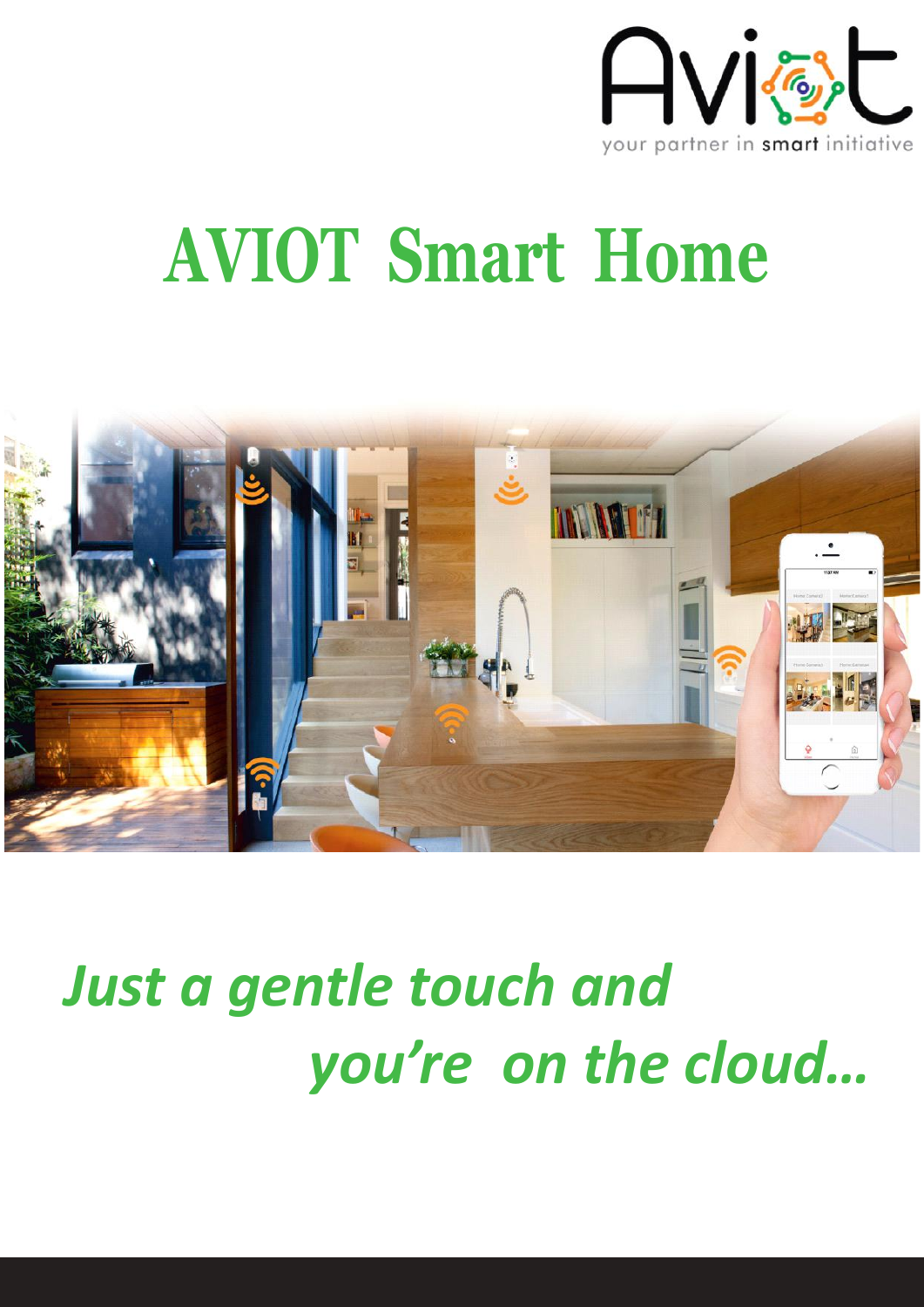

## **About AVIOT Smart Home**

- *•Today technology has become an integral part of people's lives. It has influenced many aspects of daily life. Home*  automation or sensible home may be delineated as the introduction of technology within the home atmosphere to provide ease, Energy efficiency & protection to its occupants. By using the technology of internet of Things(IOT), the *execution of home automation has got an additional advantage.*
- Aviot smart home dedicates itself to providing solutions in which the needs and expectations of customers are met  *and exceeded consistently.*
- Achieving satisfaction by establishing excellent working relationships from concept discussion through to project *completion and beyond will be the foundation of Aviot Smart Home long-term success.*
- Channel partner plays a vital role in taking Aviot Smart Home to end customer in every part of INDIA and subcontinent.



## **Residential Solutions**

- At Aviot Smart Home, we transform your house into a automated, intuitive, functional home.
- With a smart home, the house takes care of you. Whether it's to simply replace the messy clutters of remotes on your  *table with an elegant touch-screen master controller that will dim your lights, turn on your A/C, open your curtains with a single touch, to playing your favorite song whenever you walk in, our team of dedicated trained professional*  system integrators will design a system that meets your personal needs, overall aesthetics and budget.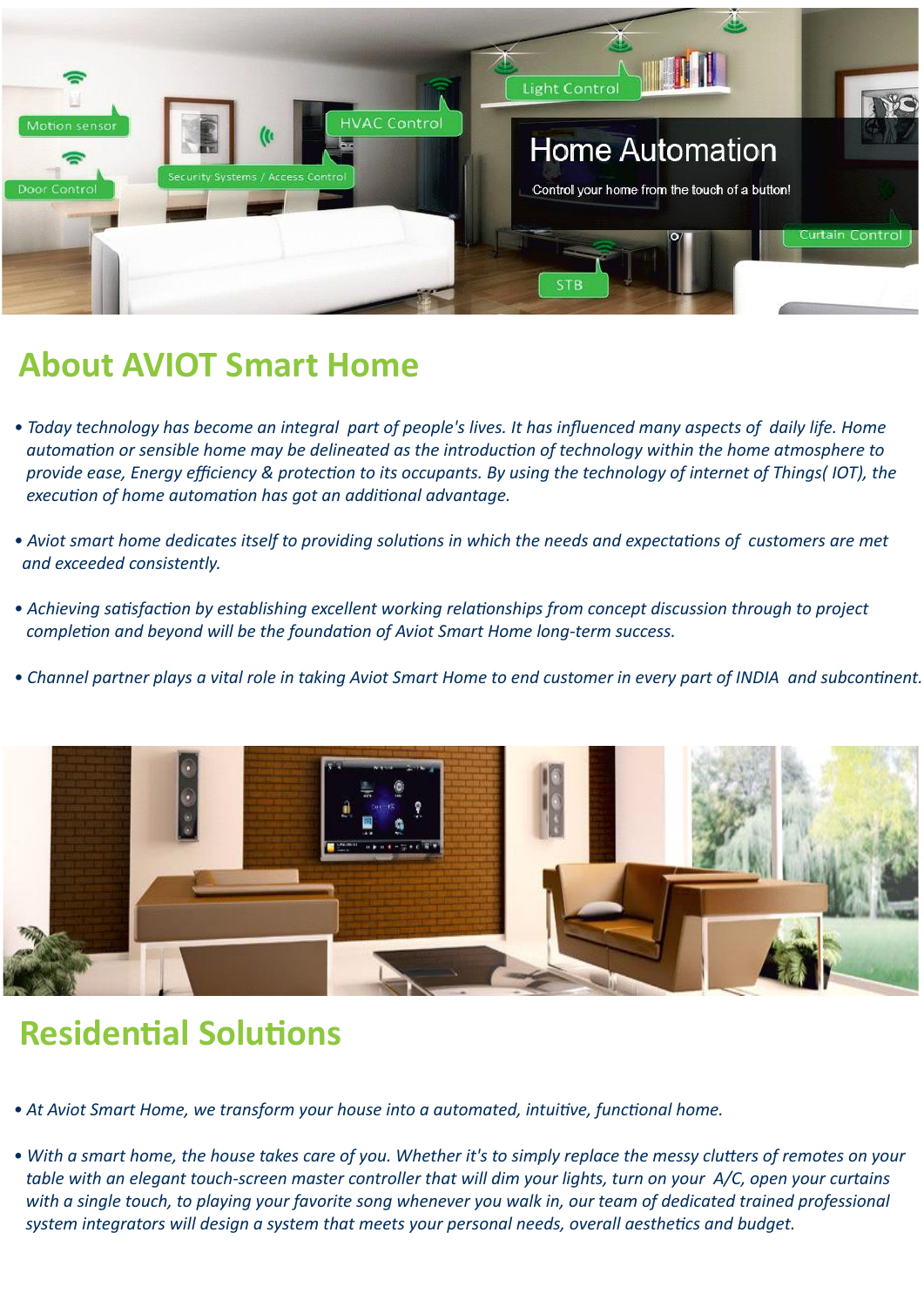## **Echo & Alexa**

**Amazon Echo is a hands-free smart speaker that you control using your voice. It connects to Alexa –a cloud based voice service to play music, make calls, check weather, news, set alarms, control smart home devices, and much more.**

Echo has powerful speakers that fill the room with immersive 360° omnidirectional audio, and deliver crisp vocals and dynamic bass response. Just ask for a song, artist, or genre from your favourite music services like Amazon Prime Music, Saavn, and Tune In. Using multi-room music, you can even play music across multiple Echo devices at the same time.

**Call or message anyone hands-free who also has an Echo device or the Alexa App. Simply ask "Alexa, how do I set up calling?"**  to get started. Controls lights, plugs, & more with compatible **Connected devices from various manufactures.**





## **AVIOT Smart Home Solutions**

- Wireless solutions:
- Retrofit Possible
- Smart Lighting control
- Smart Power Sockets
- Smart Curtain control
- Security Systems
- Climate Control
- Child Monitoring

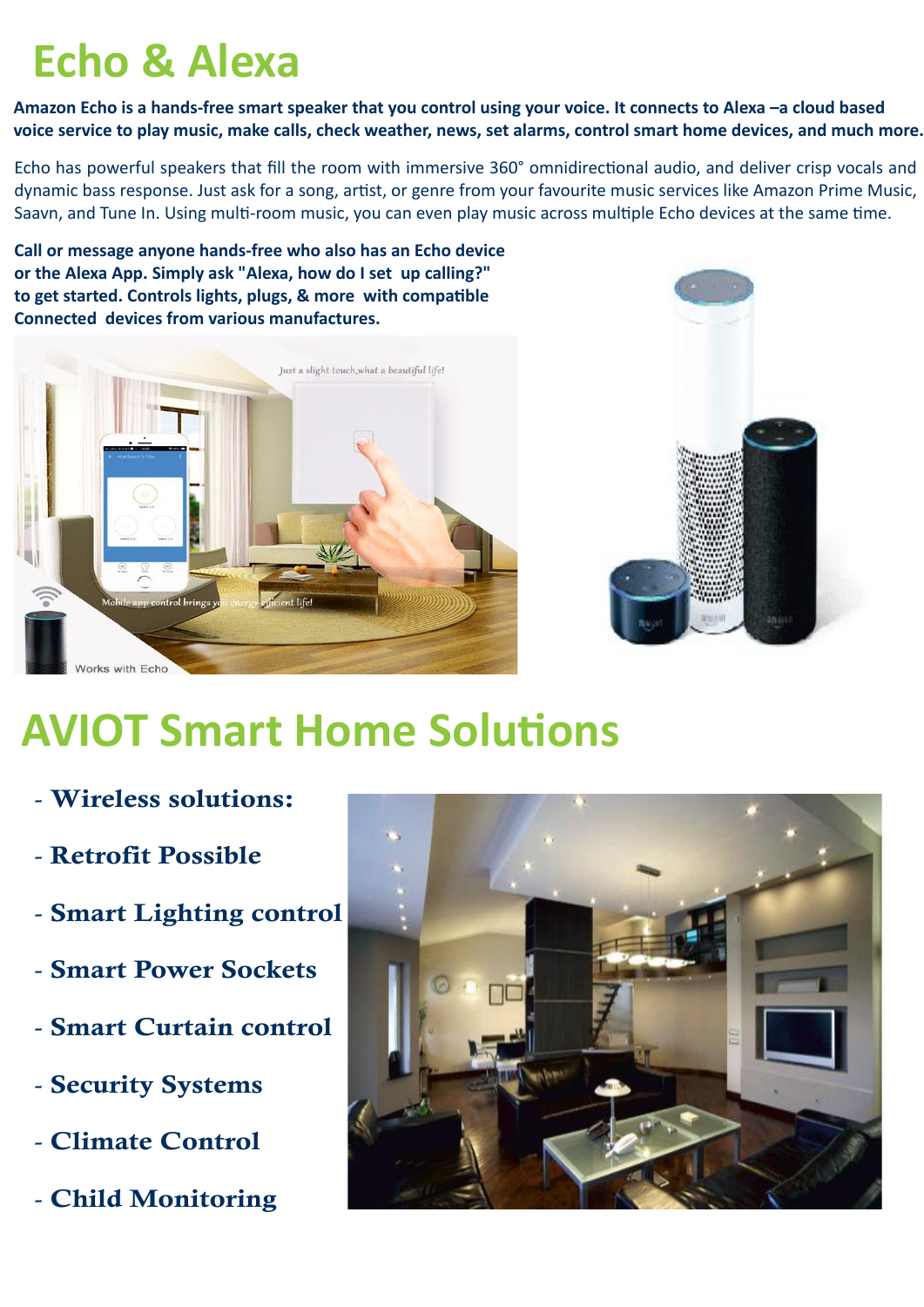## **Our Solutions**

### • Wireless solutions:

No more expensive rewiring for home automation control your home wirelessly. A basic system can be installed which can easily be expanded to fit future needs.

### • **Retrofit :**

Possible to replace existing switch board to Aviot Smart Home without any additional wiring.

### • Lighting control:

Imagine creating lighting scenes by one touch!

### • **Climate control**:

Imagine switching on the A/C before you reach your home and being able to reduce your electricity bill by running it efficiently.

## **SWITCH PANEL**

- **switch panel with Dimming**
- **switch panel 3Gang**
- **Switch panel for the Fan control**
- **Switch panel for the water heater**
- **Switch panel for the Curtain**

#### **Applicable products:**

- **All kinds of adjustable light fixtures**
- **Operang voltage: AC 100 240V, 50 / 60HZ**
- **Load power: 0 ~ 4 00W**
- **Standby power consumpon: ≤ 0.5 W**
- Working temperature: 0  $\sim 80$
- **Relative humidity: 10% to 93% (non-condensing)**
- **Wiring method: Phase , Neutral**
- **Control: Touch, a mobile control, brightness memory function**

## **Works with Alexa, Echo dot & Google Home**

















000







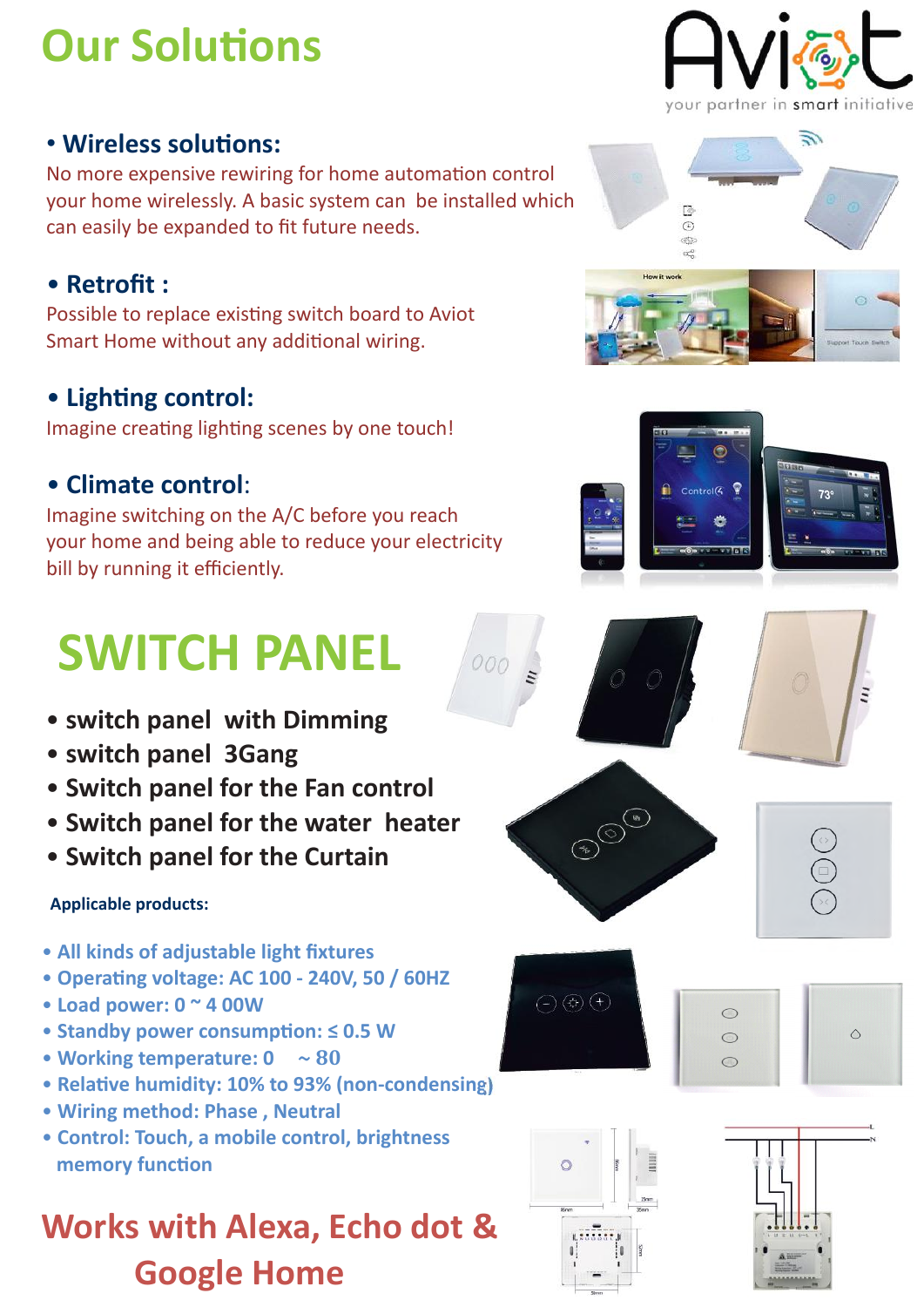## **SMART SOCKET**

#### • **Without Energy Monitoring**

#### •**With Energy Monitoring**

#### **Applications:**

- **Remote access via APP;**
- •**Scheduling;**
- •**Timer;**
- •**Energy monitoring /optional;**
- •**Away mode; support iFTTT,**
- •**Private tooling with slim design;**
- •**Full-PC, V0 Fireproof materials;**

#### **Works with Alexa, Echo dot &**

#### **Google Home**

| <b>Specification</b>     |                                              |
|--------------------------|----------------------------------------------|
| <b>Input Voltage</b>     | 100-240VAC 50HZ                              |
| <b>Max. Current Load</b> | 10A                                          |
| <b>Max. Power</b>        | 2200W                                        |
| <b>Wi-Fi Standard</b>    | 2.4GHz 802.11 $b/g/n$                        |
| <b>App Support</b>       | Android 4.1 and IOS 8.0<br>or Higher Version |
| <b>Operating Temp</b>    | $-10^{\circ}$ C $\sim$ +50 $^{\circ}$ C      |
| <b>Size</b>              | $50*47.8mm$                                  |



- Wi-Fi direct connection, does not require hub for setting.
- Real-time status displays on APP
- •Remote control via 3G/4G/Wi-Fi
- •Timer/Countdown control are available
- •Share with your family to control together
- •Control your appliance with voice control or app such as fan, heater, TV, Lights etc
- •Voice control support for Alexa and Google Assistant
- Schedule your plug to turn on or off at specific time and save electricity

## **LED Smart Bulbs**

- · Remote control via Wi-Fi, 3G/4G
- $\cdot$  Real time status display on APP
- · Timer Control & group control available
- $\cdot$  Abundant colours for your selection
- · Built-in different lighting scenes
- · Works with Amazon Echo

## **Wi-Fi RGB LED SMART BULBS**

- LED backlight indicator at night
- Real-time status display on APP
- •Remote Control via Wi-Fi, 3G/4G
- •Works with Amazon Echo
- •Share with your family to control together

 **Controls:** 

#### **Features:**

- Brightness Control
- •Turn On/Off •RGB Colour
- Colour Control •Timer Control
- 
- •Voice Control
- •Remote Control
- Timer Function
- •Abundant scenes
- •Group Control
- •Share with Friends





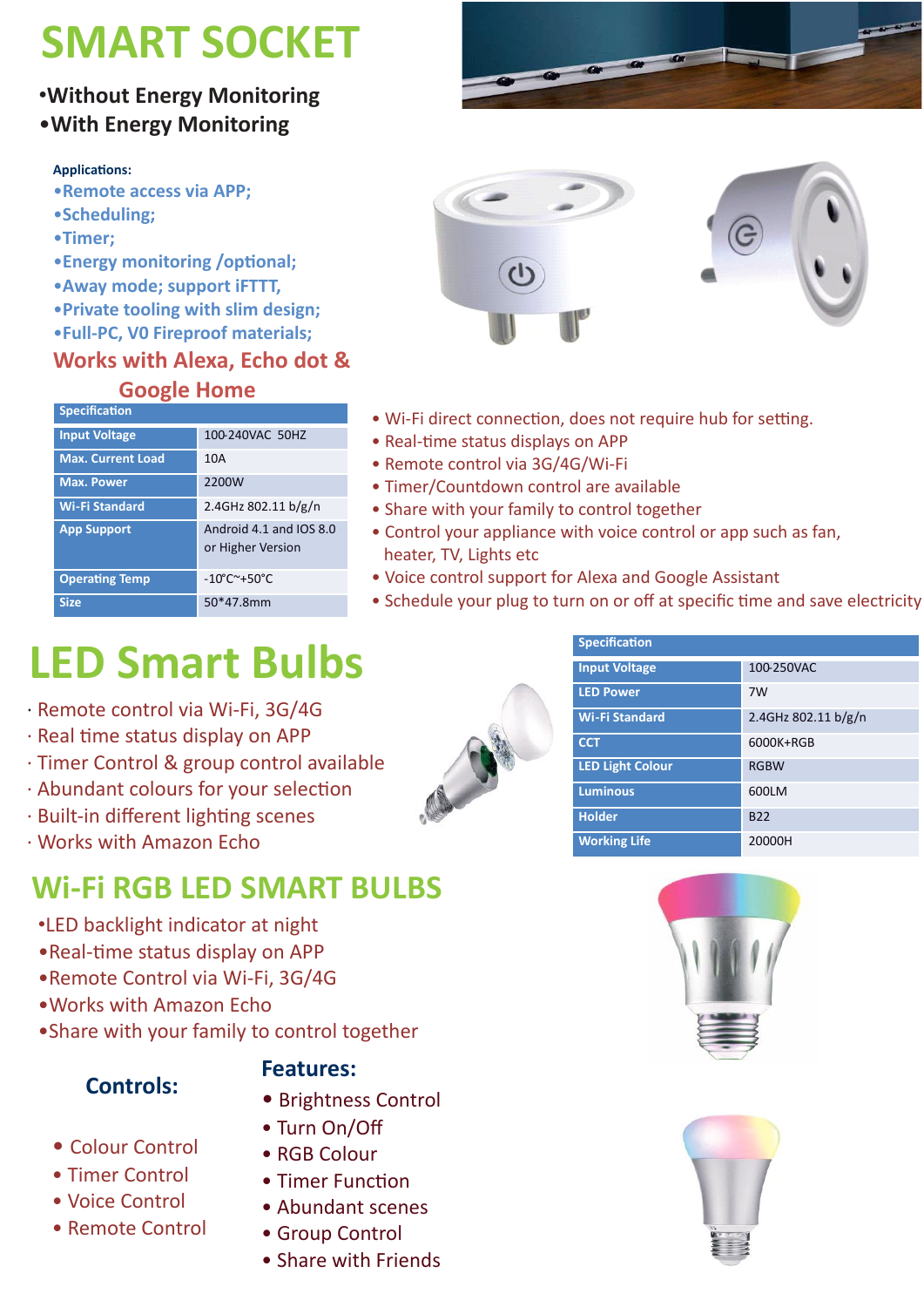## **Smart Curtain Control**

• **Imagine curtains open for you in the morning and** close at night or close automatically when the movie  **starts to play!**

#### **WiFi motor for Curtains Specification :**

- **24VDC 1.3A Rated Current**
- **1.2Nm Rated torque 85 rpm Rated speed**
- **Radio Receiver built in, DC motor, unique compact & neat motor design**
- Perfect for straight soft folds sheer curtains
- Operating the curtain manually in case of power failure.
- Full automatic setting of the limits

### **Works with Alexa, Echo dot & Google Home**

| <b>Specification</b>       |                             |
|----------------------------|-----------------------------|
| <b>Input Voltage</b>       | 100-240VAC 50/60Hz          |
| <b>Wiring</b>              | Live Line & Neutral Line    |
| <b>Curtain Motor Type</b>  | <b>AC Motor</b>             |
| <b>Max. Power</b>          | 800W                        |
| <b>Glass Panel</b>         | <b>3MM TOUGHENED GLASS</b>  |
| <b>Wi-Fi Standard</b>      | 2.4GHZ 802.11 b/g/n         |
| <b>Standby consumption</b> | $= 0.5W$                    |
| <b>App Support</b>         | Android 4.1 and IOS 8.0 or  |
|                            | <b>Higher Version</b>       |
| <b>Work Life</b>           | 100,000 times for operation |
| <b>Operating Temp</b>      | $-30 °C$ <sup>~</sup> +70°C |
| <b>Size</b>                | 86*86*34mm                  |







## **Security Systems / Access Control**

• Imagine being able to watch your home from anywhere in the world, secure and monitor entry with access control!

## • **Child Monitoring**

 Imagine watching your children or old parents from your office and knowing that they are Safe!







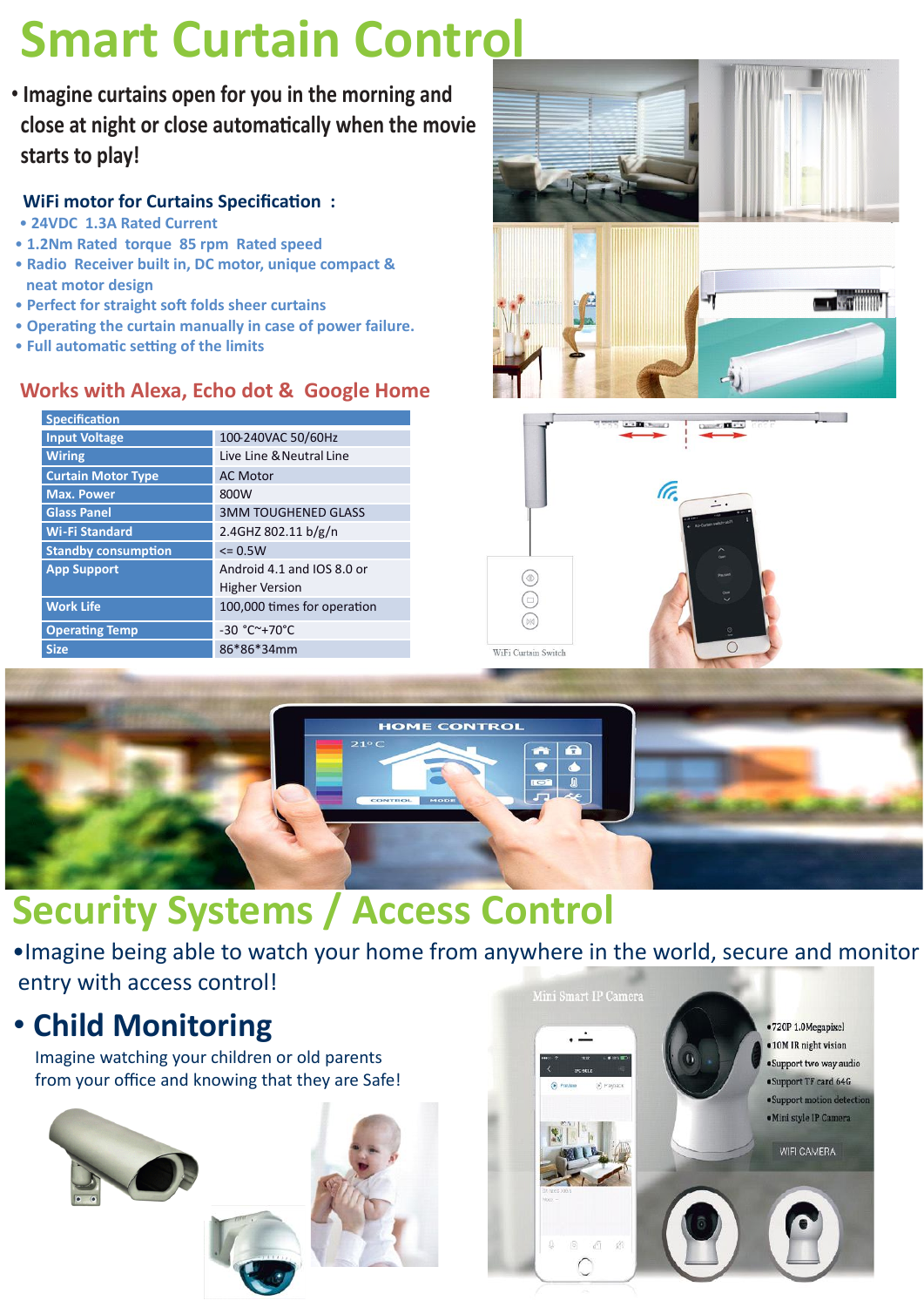## **Benefits**

### • **Save energy**

–Reduce your electricity bill and help save the environment.

### • **Wireless secure stable technology**

– Wireless technology saves you the time and money for wiring.

### • **Security and peace of mind**

–Feel relaxed, knowing that your home, office and loved ones are secure.

#### • **Luxury lifestyle**

–Enjoy the luxury lifestyle at a very affordable cost.

#### • **Convenience and comfort**

– Relax and let the house take care of you.

#### • **Entertainment**

–Enjoy the entertainment benefits and impress your guests.

#### • Save your money and time

 $-$  Enjoy having more time and less expenses

#### • **Added value to your property**

–Sell or rent out your property at a higher value.

### • **Disability friendly**

–Your smart house takes care of the elderly and disabled, making their lives more comfortable.